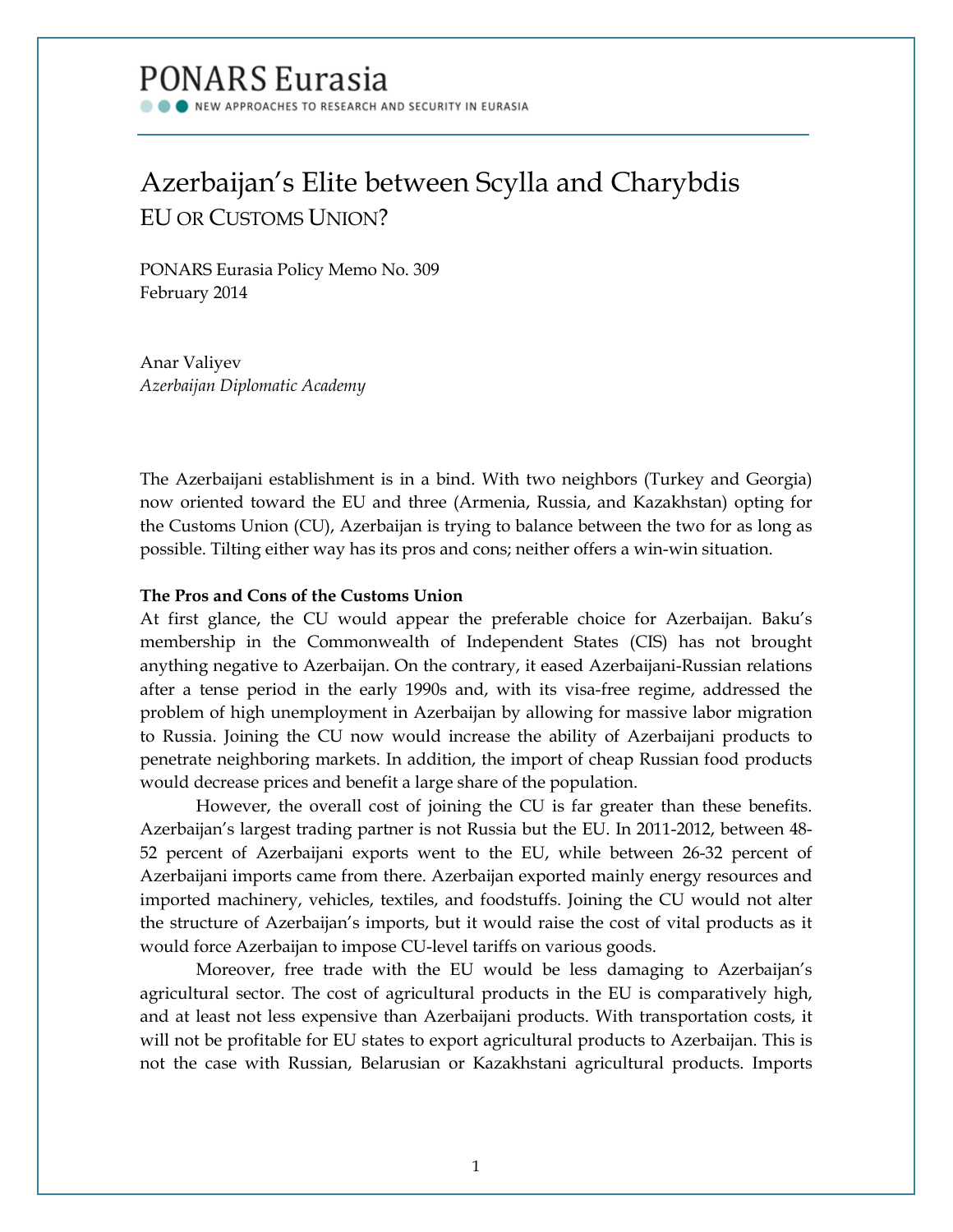from CU members could destroy Azerbaijan's agriculture sector, which employs about 40 percent of the country's workforce.

Azerbaijani political and economic elites oppose CU membership. In December 2012, Azerbaijani President Ilham Aliyev said that Azerbaijan did not see that joining the CU (or the Common Economic Space) made economic sense (although he stressed that once Azerbaijan sees the benefits of any association, it would join without hesitation). At the same time, joining the CU would undermine the position of many local oligarchs, who are very close to the government and who reap considerable benefits from the Azerbaijani economy's monopolistic nature. While oligarchs in Armenia and, to some extent, Kazakhstan and Ukraine have business interests in Russia, Azerbaijani-based oligarchs have their businesses concentrated in Azerbaijan and Turkey. For these oligarchs, joining the CU raises the specter of the economic "Armenianization" of Azerbaijan—the swift buying out of the economy by Russian oligarchs and companies. Ethnic Azerbaijani oligarchs who live in Russia, like Lukoil president Vagit Alikperov and billionaire Telman Ismayilov, do not have sizeable business interests in Azerbaijan. They have little ability to influence the Azerbaijani political establishment to move toward the CU.

The Azerbaijani public is also not so keen on the CU. The October 2013 Biryulevo ethnic riots in Russia electrified Azerbaijani society and became a source of anti-Kremlin feelings. In early October, an Azerbaijani migrant in Moscow, Orkhan Zeynalov, fatally stabbed a Russian citizen, Yegor Shcherbakov. A few days later, a crowd of Russian nationalists provoked riots and led to the destruction of the Biryulevo market, where many migrants work. Zeynalov was arrested, but his humiliating detention and interrogation, as well as the anti-migrant hysteria that surrounded the case, sparked a wave of negative emotion in Azerbaijan. Although many Azerbaijanis understood that the harsh circumstances of his detention were meant to extinguish the massive protests in Moscow, they greatly damaged Russia's reputation in Azerbaijan. Many Azerbaijanis (experts included) considered the case against Zeynalov to be a fabrication designed to put pressure on Baku to join the CU. Some politicians in Moscow have used the Zeynalov case as justification to call for introducing a visa regime with Azerbaijan (as was the case with Georgia back in 2006-2007).

Controlling travel and deporting Azerbaijanis from Russia would lead to even more tension. According to Russia's last census, there are over 600,000 Azerbaijani citizens in Russia. Unofficial estimates put the number at up to 2 million. These migrants account for a large share of financial transfers from Russia to Azerbaijan. According to Ruslan Grinberg, director of the Institute of Economics of the Russian Academy of Science, private remittances sent from Russia to Azerbaijan amounted to \$1.8-2.4 billion a year in 2009-2010. Although this is not a large share of Azerbaijan's GDP, it is a major factor in poverty reduction, especially in rural areas. Surprisingly, however, the Azerbaijani government has not shown much concern about this. Azerbaijani ambassador to Russia Polad Bulbulogly has even noted that Azerbaijan is ready to institute a visa regime with Russia, if the latter insists.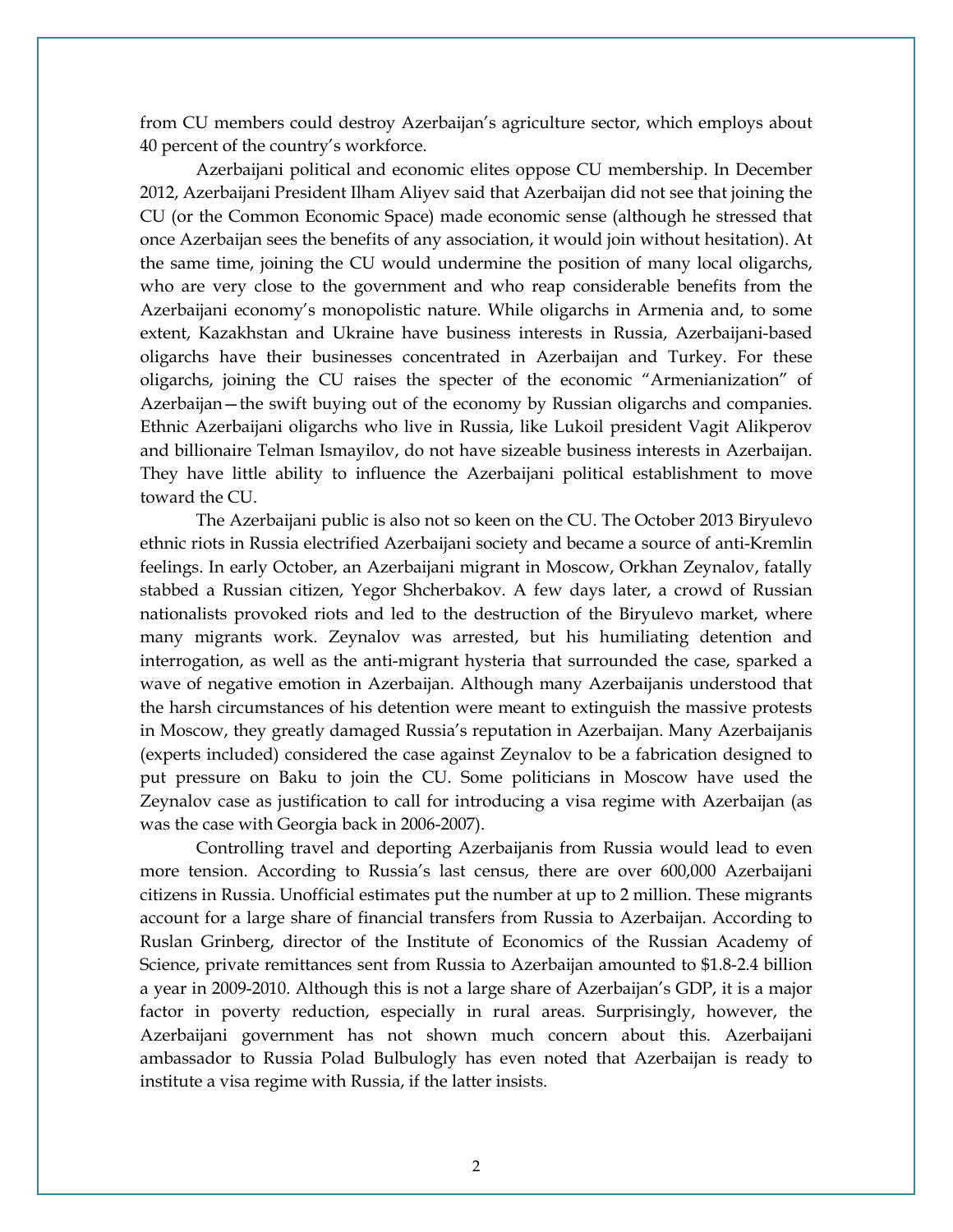Although media attention toward the Zeynalov case has waned, it is hard to underestimate its impact on Azerbaijani perceptions of Russia. Seeing how Russian lawenforcement agencies treated one Azerbaijani citizen was enough for many to conclude that the Russian-led CU is not for them. The ghost of Russian xenophobia and nationalism will continue to cast a shadow on ordinary Azerbaijanis' perception of Russia. The episode also further spurred greater official interest in forging a closer relationship with the EU, where Azerbaijani citizens have not been treated with humiliation and deprivation.

Eventually, Kremlin officials began producing statements trying to pacify the tense mood. Mikhail Shvydkoi, special presidential envoy for international cultural cooperation, told journalists in Baku that relations with Azerbaijan are one of the priorities of Russian foreign policy, and that this policy does not depend on isolated, especially criminal, incidents.

### **European Union: Pros and Cons**

Cooperation with the European Union is one of Azerbaijan's foreign policy priorities. For the EU, Azerbaijan's strategic location and European dependency on gas and oil make it a valuable partner. For its part, Azerbaijan looks to the EU as a market for its resources and with the hope that the EU can become a force to counterbalance Russia in resolving the Karabakh conflict. In the past, EU assistance has been critical to Azerbaijan; since 1991, the EU has provided 333 million euros to Azerbaijan in technical, humanitarian, emergency, and food assistance. There are many benefits to deeper cooperation with the EU via an Association Agreement. EU investments in the non-oil sector may also be critical for Azerbaijan's efforts to diversify its economy.

A more active EU policy in Azerbaijan could win the hearts of many. The Azerbaijani public has traditionally regarded the EU with a comparatively high level of trust. In 2008, around 40 percent of respondents trusted the EU while under 20 percent did not. The Russian-Georgian warand the financial crisis had a negative impact on the Azerbaijani level of trust in the EU. In 2010-2011, the percentage of respondents who distrusted the EU grew to a record 30-33 percent while the percentage of those who trusted the EU dropped to almost 20 percent. Only in 2012 did the level of trust in the EU again surpass the level of distrust, reaching 32 percent versus 22 percent. Still, many Azerbaijanis are either neutral or undecided. At the same time, almost 50 percent of Azerbaijanis surveyed in 2011-2013 have consistently supported the country's membership in the EU. Only 11 percent are against such membership, while significant numbers are still either neutral or undecided.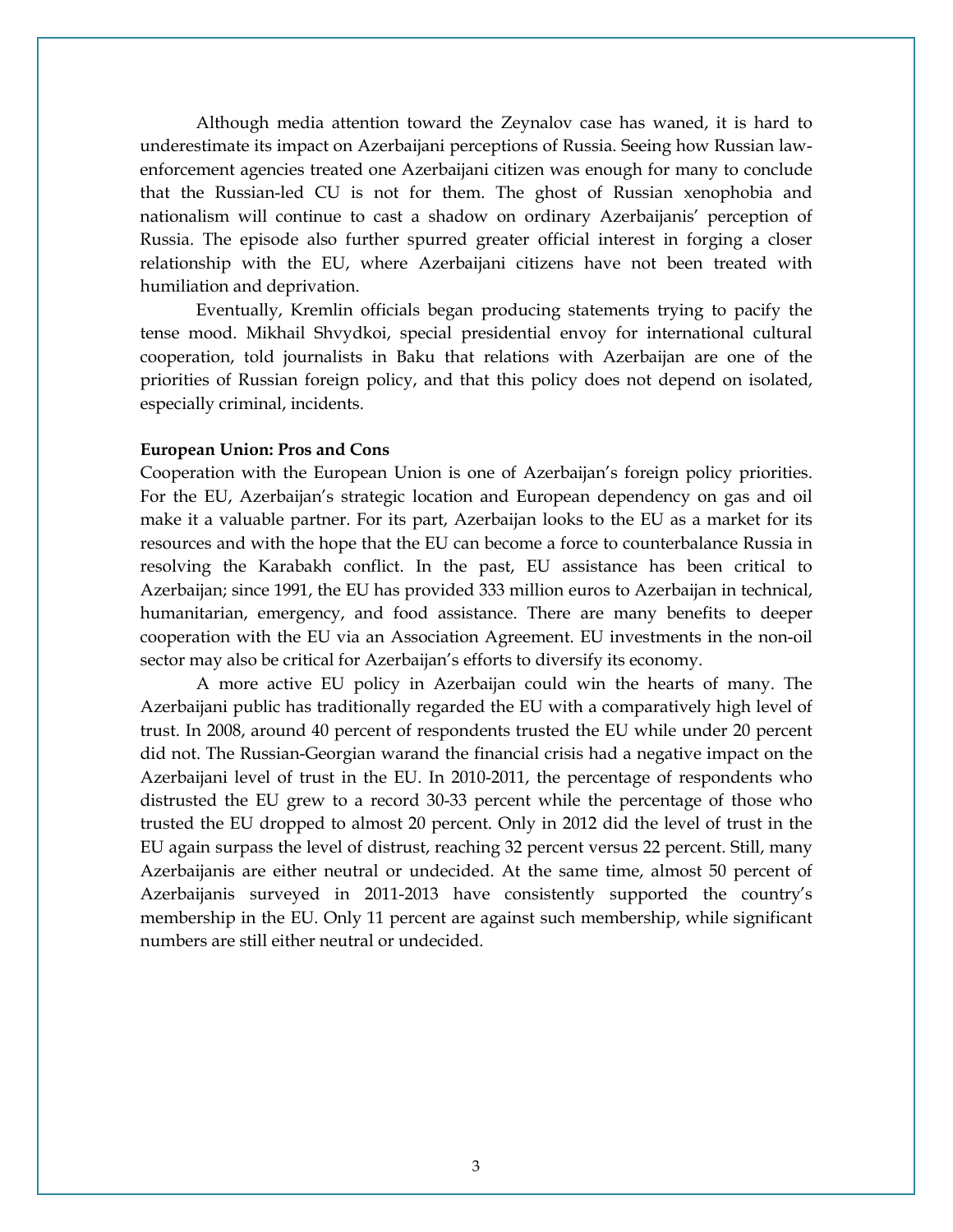



**Table 2. Support toward becoming an EU member.** 

0.00%

10.00%

20.00%

30.00%

There is, however, one major problem with EU association that makes the Azerbaijani elite uncomfortable: the EU's constant criticism of human rights violations, corruption, and the absence of reforms in Azerbaijan. The Azerbaijani establishment understands that continued movement toward the EU will force Azerbaijani elites to pursue significant reforms in public administration, respect human rights, and open up local markets. This all leads to the further democratization of the country, something that could undermine the current government over time. Thus, the Azerbaijani elite is ambivalent in its approach toward EU-led projects. It wants to be part of these projects but without significantly changing the country's system of governance. Nonetheless, the government is continuing to negotiate a large-scale partnership agreement with the EU that envisions various aspects of cooperation including trade and political partnership.

Support Do not support Neutral Undecided

■ 2011 ■ 2012